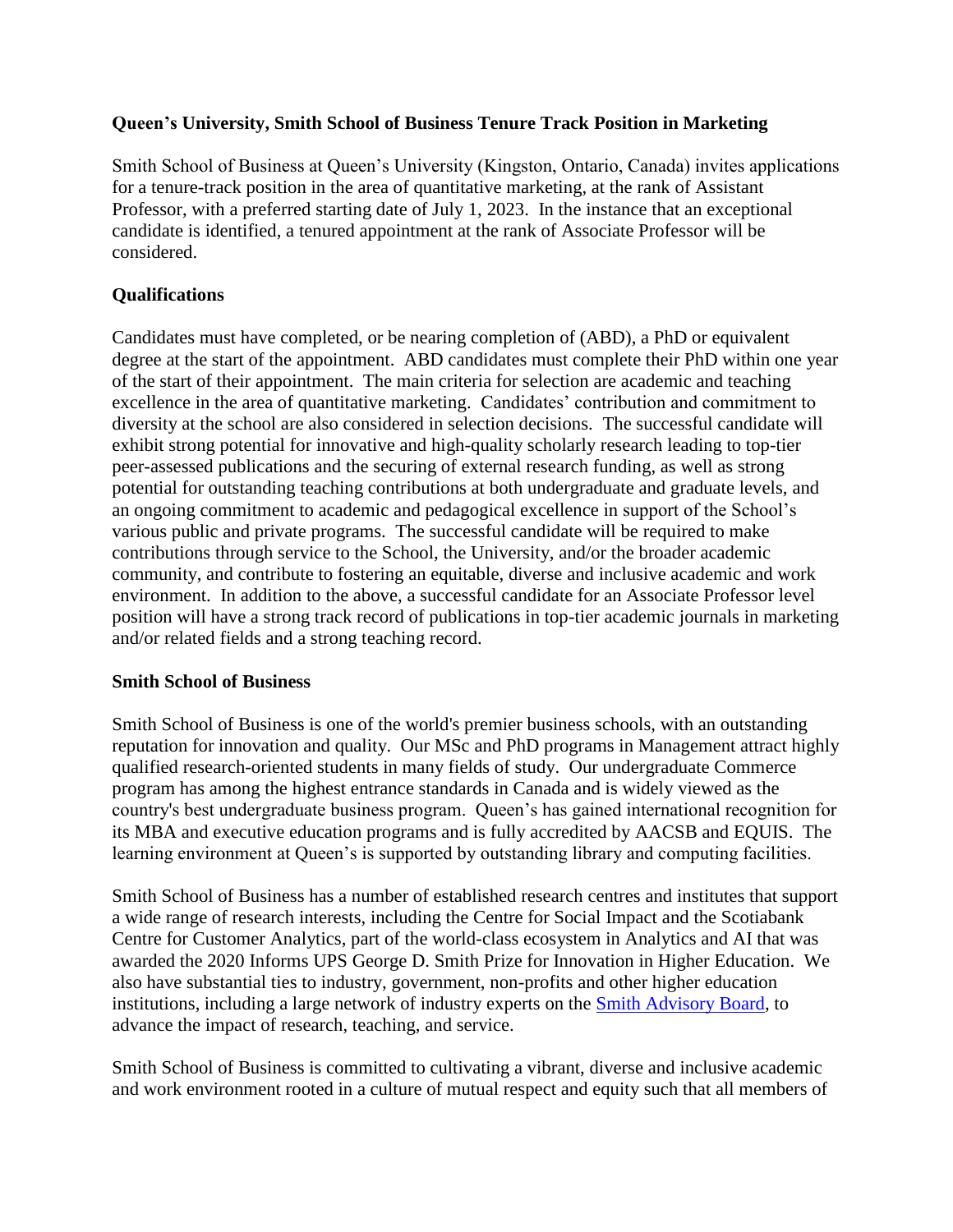our community feel safe, possess a strong sense of belonging, and are empowered to thrive. For more information about Smith School of Business, please [click here.](https://smith.queensu.ca/index.php)

## **Marketing Area Group**

Faculty members in the Marketing Area Group have active research interests in behavioural economics, consumer behaviour, consumer culture theory, marketing analytics, and marketing strategy. Our group members have been highly successful in publishing in top management and marketing journals. We have a behavioural lab and research pool, access to a wide variety of large-scale datasets, a vibrant PhD program, and a regular seminar series. We are a lively, collaborative group that looks forward to welcoming a new faculty member who is interested in working with people in all areas of Marketing and who is keen to immerse themselves in the intellectual life of our department and school. For more information about our faculty members see: [https://smith.queensu.ca/faculty\\_and\\_research/faculty.php](https://smith.queensu.ca/faculty_and_research/faculty.php)

## **Compensation**

Salary will be commensurate with qualifications and experience. Appointees have access to internal funds both for research and course development through Smith School of Business Research Program and our Faculty Development Fund. The School also provides faculty members with support in their applications to external research granting agencies such as the Social Sciences and Humanities Research Council of Canada, among others. Smith School of Business faculty members have been quite successful with external research grant competitions.

#### **Institution**

Queen's University is one of the top universities in Canada and has a long and rich tradition of academic excellence, dating back to a royal charter granted by Queen Victoria in 1841. People from across Canada and around the world come to learn, teach, and carry out research at Queen's University. Faculty and their dependents are eligible for an extensive benefits package including prescription drug coverage, vision care, dental care, long term disability insurance, life insurance and access to the Employee and Family Assistance Program. You will also participate in a pension plan. Tuition assistance is available for qualifying employees, their spouses and dependent children. Queen's values families and is pleased to provide a 'top up' to government parental leave benefits for eligible employees on maternity/parental leave. In addition, Queen's provides partial reimbursement for eligible daycare expenses for employees with dependent children in daycare. Details are set out in the Queen's-QUFA Collective Agreement. For more information on employee benefits, see [Queen's Human Resources.](http://www.queensu.ca/humanresources/) Additional information about Queen's University can be found on the [Faculty Recruitment and Support](http://www.queensu.ca/facultyrecruitment) website. Visit [Inclusive Queen's](https://www.queensu.ca/inclusive/content/home) for information on equity, diversity and inclusion resources and initiatives.

# **The City**

The University is situated on the traditional territories of the Haudenosaunee and Anishinaabe, in historic Kingston on the shores of Lake Ontario. Queen's is an integral part of the Kingston community, with the campus nestled in the core of the city, only a 10-minute walk to downtown. Kingston's residents enjoy an outstanding quality of life with a wide range of cultural and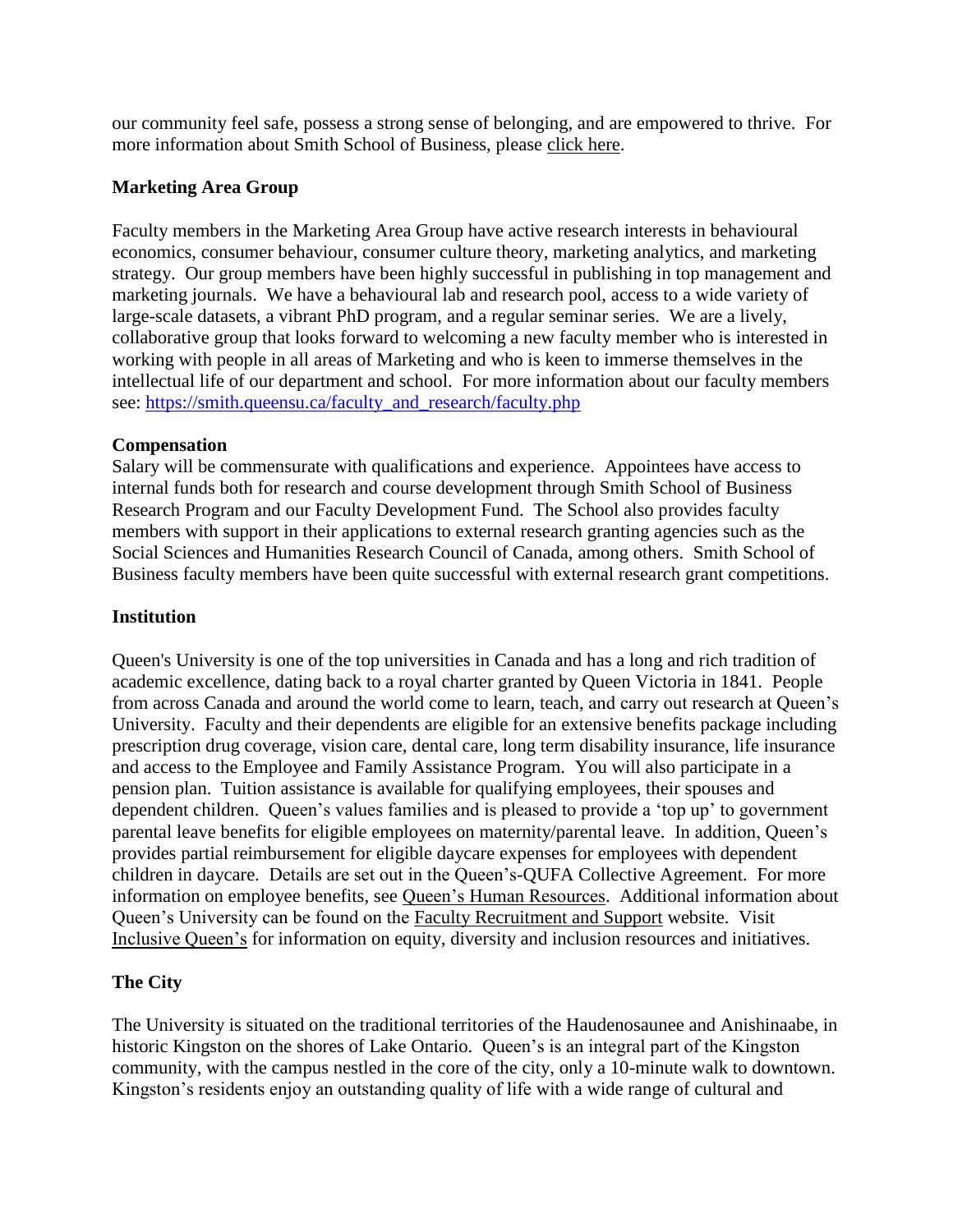creative opportunities. Kingston is a unique Canadian city of 125,000 with a distinct blend of history, recreation, industry, and learning. Kingston offers unique waterfront living with many recreational opportunities. It is within a two-and-a-half hour drive (two-hour train ride) to the commercial, industrial and political hubs of Toronto, Montreal, and the nation's capital, Ottawa, and a thirty minute drive from the international bridge linking Ontario and upstate New York. The city is also the origin of the historic Rideau Canal system  $-$  a UNESCO International Heritage site.

# **How to Apply**

The effective date of the appointment will be July 1, 2023, but is flexible.

The University invites applications from all qualified individuals. Queen's is strongly committed to employment equity, diversity, and inclusion in the workplace and encourages applications from Black, racialized/visible minority and Indigenous/Aboriginal people, women, persons with disabilities, and 2SLGBTQ+ persons. All qualified candidates are encouraged to apply; however, in accordance with Canadian immigration requirements, Canadian citizens and permanent residents of Canada will be given priority.

The University will provide support in its recruitment processes to applicants with disabilities, including accommodation that takes into account an applicant's accessibility needs. If you require accommodation during the interview process, please contact: Brittany Lovelock at [brittany.lovelock@queensu.ca](mailto:brittany.lovelock@queensu.ca) . Academic staff at Queen's University are governed by a Collective Agreement between the University and the Queen's University Faculty [Association](http://www.qufa.ca/) [\(QUFA\),](http://www.qufa.ca/) which is posted at [http://queensu.ca/facultyrelations/faculty-librarians-and](http://queensu.ca/facultyrelations/faculty-librarians-and-archivists/collective-agreement)[archivists/collective-agreement](http://queensu.ca/facultyrelations/faculty-librarians-and-archivists/collective-agreement) and at [http://www.qufa.ca.](http://www.qufa.ca/)

To comply with Federal laws, the University is obliged to gather statistical information about how many applicants for each job vacancy are Canadian citizens/permanent residents of Canada. Applicants need not identify their country of origin or citizenship; however, all applications must include one of the following statements: "I am a Canadian citizen/permanent resident of Canada"; OR, "I am not a Canadian citizen/permanent resident of Canada". Applications that do not include this information will be deemed incomplete. Your application cover letter must include one of these two citizenship statements.

Applicants' membership in equity deserving groups is considered when inviting candidates for interviews. Applicants will receive an invite to provide this information at a later time from Queen's Human Rights and Equity Office. In addition, the impact of certain circumstances that may legitimately affect a nominee's record of research achievement will be given careful consideration when assessing the nominee's research productivity. Candidates are encouraged to provide any relevant information about their experience and/or career interruptions.

#### **Applicants should submit:**